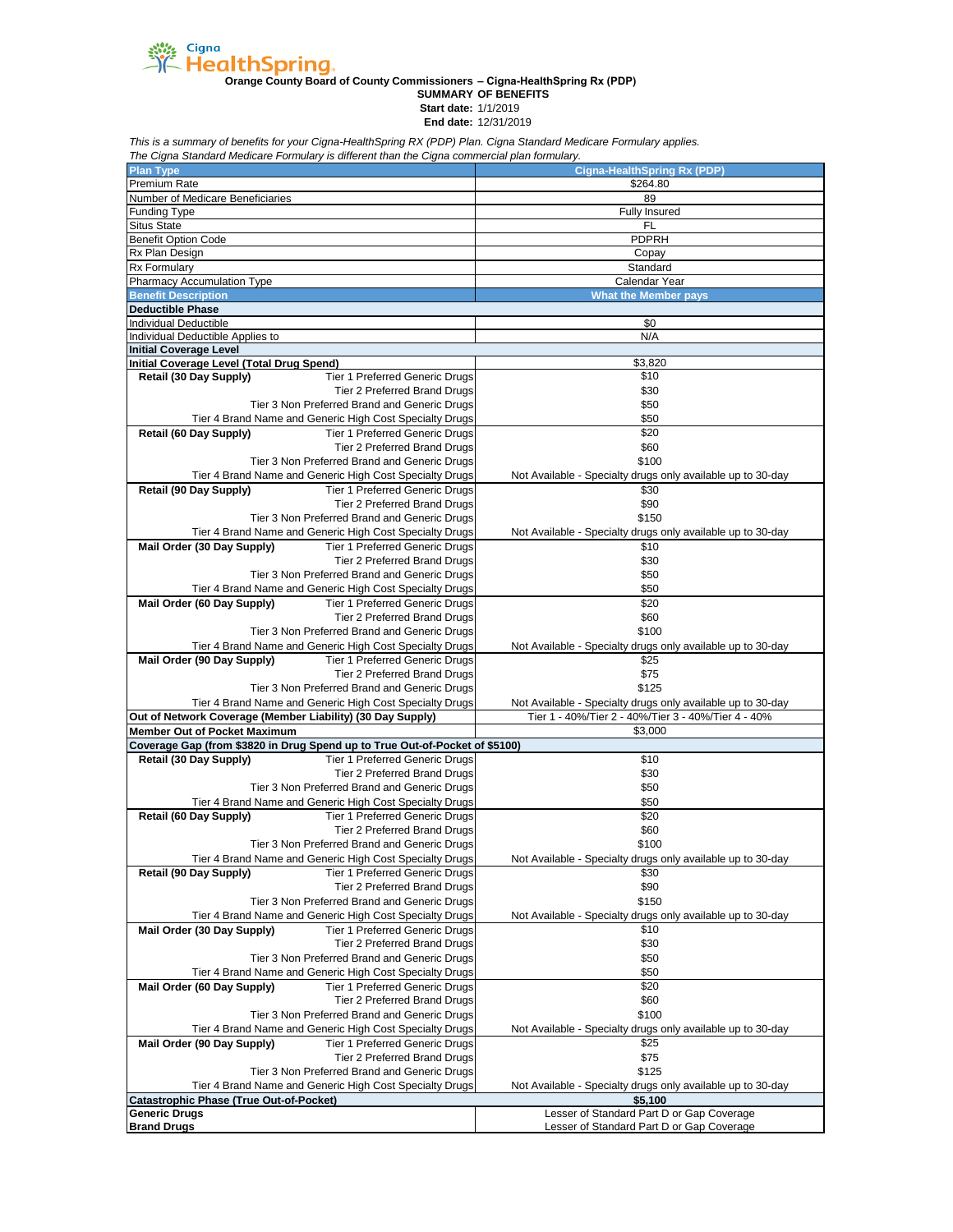| <b>Plan Type</b>                                                  | <b>Cigna-HealthSpring Rx (PDP)</b> |
|-------------------------------------------------------------------|------------------------------------|
| <b>Clinical Management</b>                                        |                                    |
| Are the following clinical programs included or waived?           |                                    |
| <b>Step Therapy</b>                                               | Included                           |
| <b>Prior Authorizations</b>                                       | Included                           |
| <b>Quantity Limits</b>                                            | Included                           |
| <b>Opioids</b>                                                    |                                    |
| Opioids (all tiers)                                               | Limited to one month supply        |
| Non-Part D Supplemental Coverage                                  |                                    |
| Are the following non-formulary drugs covered?                    |                                    |
| <b>Fertility Drugs</b>                                            | No                                 |
| <b>Prescription Vitamins</b>                                      | No                                 |
| Cold & Cough Preps                                                | No                                 |
| Weight Loss/Weight Gain                                           | No                                 |
| <b>Erectile Dysfunction</b>                                       | No                                 |
| <b>Formulary Enhancements</b>                                     |                                    |
| Are the following formulary enhancements covered?                 |                                    |
| <b>Brand Package</b>                                              | No                                 |
| <b>Expanded Package</b>                                           | No                                 |
| Adherence Package (Preventives and Diabetic Drugs and Supplies at | No.                                |
| \$0 Copay)                                                        |                                    |
| <b>Other Approved Non-Standard Benefits</b>                       | N/A                                |

**See next page for Caveats and Exclusions**

Quote created by model version 17.3 on Aug 2, 2018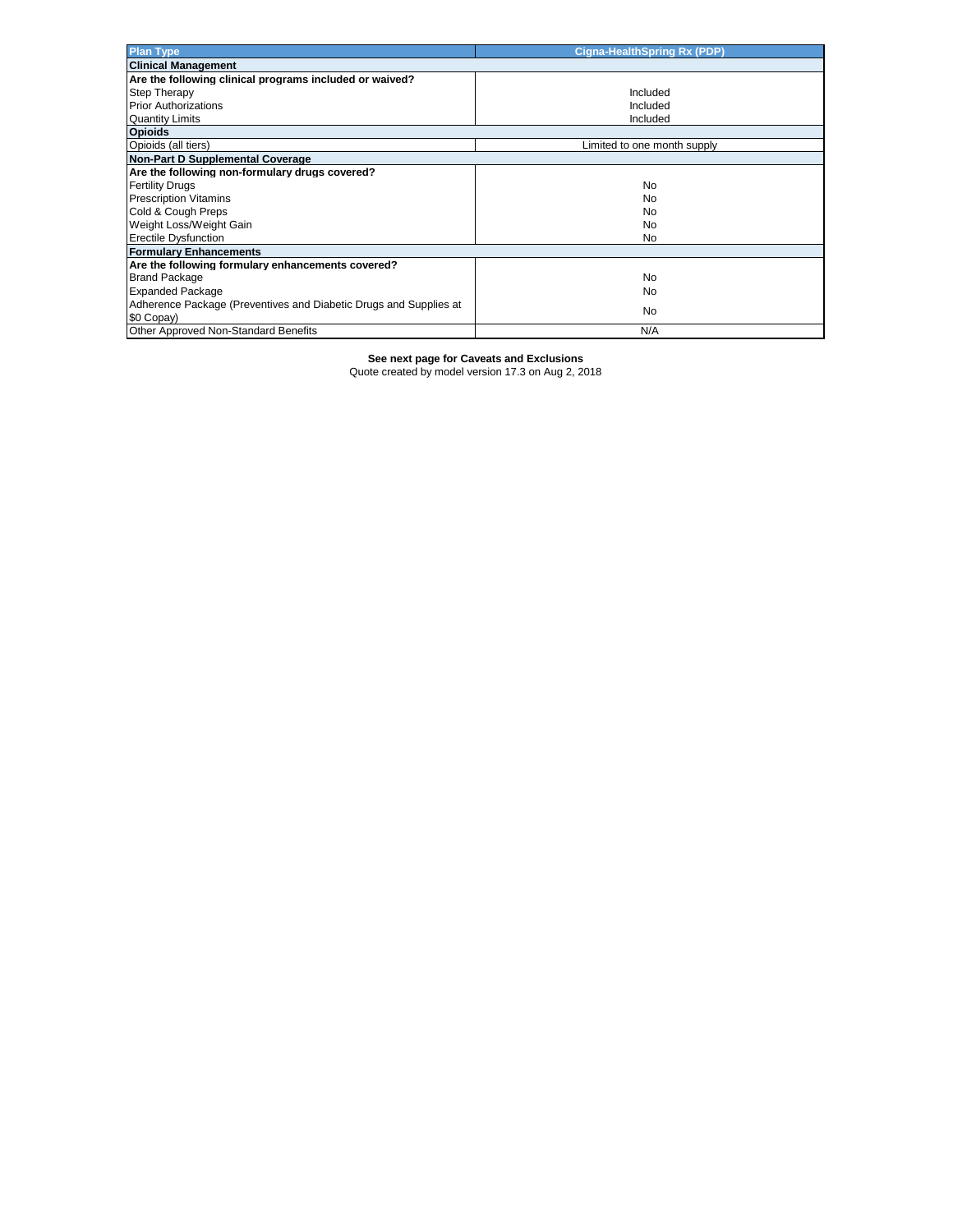#### **CAVEATS, EXCLUSIONS and DEFINITIONS Orange County Board of County Commissioners – Cigna-HealthSpring Rx (PDP)**

The Employer Part D program does not integrate with Cigna Pharmacy or medical plan deductibles, out-of-pocket maximums, or annual maximums.

Only retirees and their dependents who are entitled to Medicare Part A and/or enrolled in Part B are included in this quote. If a retiree or dependent is not entitled to Medicare Part A and/or not enrolled in Part B, then they are not eligible to join a Medicare Part D plan.

Billing for this product is on a Per Medicare Beneficiary Per Month basis. Each enrollee will be set up on their own eligibility record/ID and charged a single per Medicare beneficiary Per Month premium rate.

Cigna companies reserve the right to adjust the benefits and/or premiums in this proposal if such adjustments are necessary to comply with current Centers for Medicare & Medicaid Services (CMS) rules and regulations.

## **Drug Exclusions:**

A Medicare Prescription Drug Plan can't cover a drug that would be covered under Medicare Part A or Part B. Also, while a Medicare Prescription Drug Plan can cover off label uses (meaning for uses other than those indicated on a drug's label as approved by the Food and Drug Administration) of a prescription drug, we cover the off-label use only in cases where the use is supported by certain reference book citations. Congress specifically listed the reference books that list whether the off-label use would be permitted (these reference books are: (1) American Hospital Formulary Service Drug Information, (2) the DRUGDEX Information System, and (3) USPDI (or its successor)). If the use is not supported by one of these reference books (known as compendia), then the drug would be considered a non-Part D drug and could not be covered by our Plan.

By law, certain types of drugs, or categories of drugs, are not covered by Medicare Prescription Drug Plans. These drugs are not considered Part D drugs and may be referred to as "exclusions" or "non-Part D drugs." These drugs include:

Non-prescription drugs (or over-the counter drugs).

Drugs when used for anorexia, weight loss, or weight gain.

Drugs when used to promote fertility.

Drugs when used for cosmetic purposes or hair growth.

Drugs when used for the symptomatic relief of cough or colds.

Prescription vitamins and mineral products, except prenatal vitamins and fluoride preparations.

Outpatient drugs for which the manufacturer seeks to require that associated tests or monitoring services be purchased exclusively from the manufacturer as a condition of sale.

Drugs, such as Viagra, Cialis, Levitra, and Caverject, when used for the treatment of sexual or erectile dysfunction.

In addition, the following exclusions apply to any service that is a Covered Expense under this plan, but is not covered by Medicare:

- Expenses for supplies, care, treatment, or surgery that are not Medically Necessary.
- To the extent that payment is unlawful where the person resides when the expenses are incurred.
- Charges which you are not obligated to pay or for which you are not billed or for which you would not have been billed except that they were covered under this plan.

#### **Definitions**

**Employer Group Waiver Plans (EGWP)** facilitate the offering of PDP plans to employer/union group health plan sponsors. Employer/union plan

**Drug Coverage Included in Standard EGWP PDP Formulary** (Not available with the value formulary)**:**

- **Courtesy Drugs:** refers to drugs normally covered under commercial pharmacy plans but are excluded by CMS.
- **DESI (Drug Efficacy Study Implementation) Drugs:** refers to drugs that were introduced between 1938-1962 and approved for safety but not
- effectiveness. DESI drugs are not "grandfathered" or generally recognized as safe and effective (GRAS/E).

## **Non Part D Eligible Drug Optional Buy-ups:**

- **Fertility Drugs** drugs used to promote fertility
- **Prescription Vitamins** drugs used for prescription vitamins and mineral products, except prenatal vitamins and fluoride preparations.
- **Cold & Cough Preps** drugs used for symptomatic relief of cough and colds
- **Weight Loss/Weight Gain** drugs used for anorexia, weight loss, weight gain
- **Erectile Dysfunction** drugs used for erectile dysfunction

## **Optional Formulary Buy-ups:**

- **Adherence Package includes:**
	- **Diabetic Drugs and Supplies at \$0 copay:** diabetic drugs and supplies covered on the Standard Medicare Part D formulary are covered at \$0 copay instead of the plan copay/coinsurance and deductible (if one applies).
	- Preventive Drugs Generic and brand at \$0 copay: preventive generic and brand name drugs related to preventive care are covered on the Standard Medicare Part D formulary are covered at \$0 copay instead of the plan copay/coinsurance.
- **Brand Package includes:**
	- **• Multi-Source Brand Drugs**: multi-source brand medications with a generic available which are only offered as a generic on the standard Medicare Part D formulary. The additional drugs added to the standard Medicare Part D formulary will pay at a Tier 3 copay level.
- **Single-Source Brand Drugs**: single-source brand medications with no generic available that are not offered on the standard Medicare Part D formulary. The additional drugs added to the standard Medicare Part D formulary will pay at a Tier 3 copay level.
- **Expanded Package**  The top highly utilized drugs used by Seniors on Cigna's commercial plans, this buy-up will:
- 1) Add drugs that are not on the base Part D formulary at the same tier as commercial formulary; and
- 2) May reduce copay to tier 2 for certain drugs that are at a higher tier on the base Part D formulary.

#### **Opioid drugs**

**•** Limited to 30 day supply at Retail and Mail Order Pharmacies and 31 day supply at Long Term Care Facilities.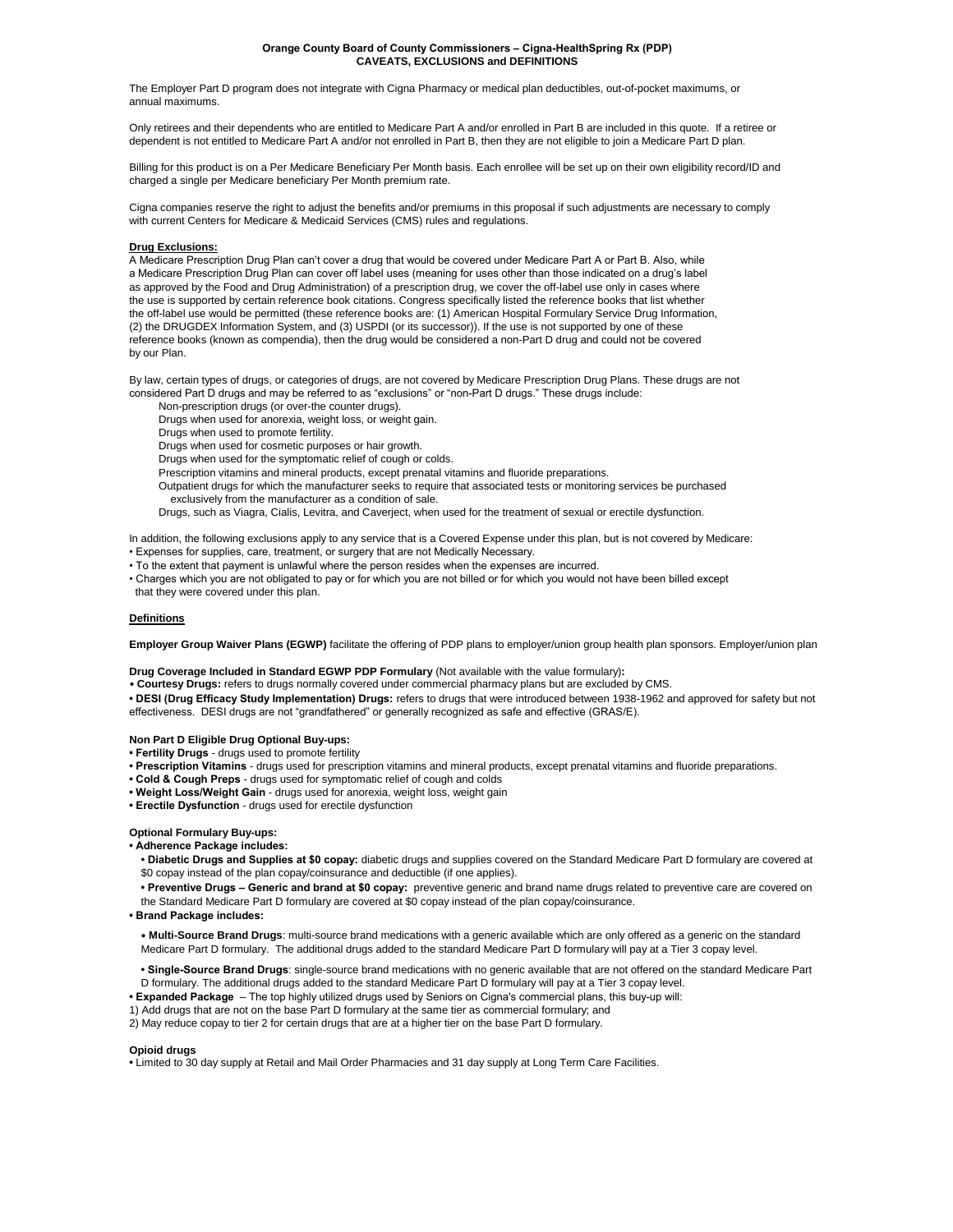## **Out-of-Network Coverage:**

Generally, we cover drugs filled at an out‑of‑network pharmacy only when the plan participant is not able to use a network pharmacy. Here are the circumstances when we would cover prescriptions filled at an out-of-network pharmacy:

• If the plan participant is unable to obtain a covered drug in a timely manner within our service area because there is no network pharmacy within a reasonable driving distances that provides 24-hour service.

• If the plan participant is trying to fill a covered prescription drug that is not regularly stocked at an accessible network retail or mail-order pharmacy (these drugs include orphan drugs or other specialty pharmaceuticals).

• If a covered Part D drug is dispensed by an out‑of‑network, institution-based pharmacy to a patient who is in the emergency department,

• When the plan participant is away from our service area for an extended period of time (for example, during travel), they may use a participating

## **Tier Labeling:**

Cigna-HealthSpring Rx (PDP) is not always able to keep all generic medications in the Preferred Generic (Tier 1) and Non-Preferred Brand and Generic (Tier 3) drug tiers. Some generic medications may be in the Preferred Brand (Tier 2) and Specialty Drug (Tier 4) tiers. Keep in mind that the name of the tier is just a description of the majority of the drugs in the tier. It does not mean that there are only generic or only brand drugs in that tier. Cost share shown is for all drugs in the Tier unless otherwise noted.

All Cigna products and services are provided exclusively by or through operating subsidiaries of Cigna Corporation, including Cigna Health and Life Insurance Company. The Cigna name, logos, and other Cigna marks are owned by Cigna Intellectual Property, Inc. Enrollment in Cigna-HealthSpring depends on contract renewal. Cigna-HealthSpring is contracted with Medicare for PDP plans, HMO and PPO plans in select states, and with select State Medicaid programs.